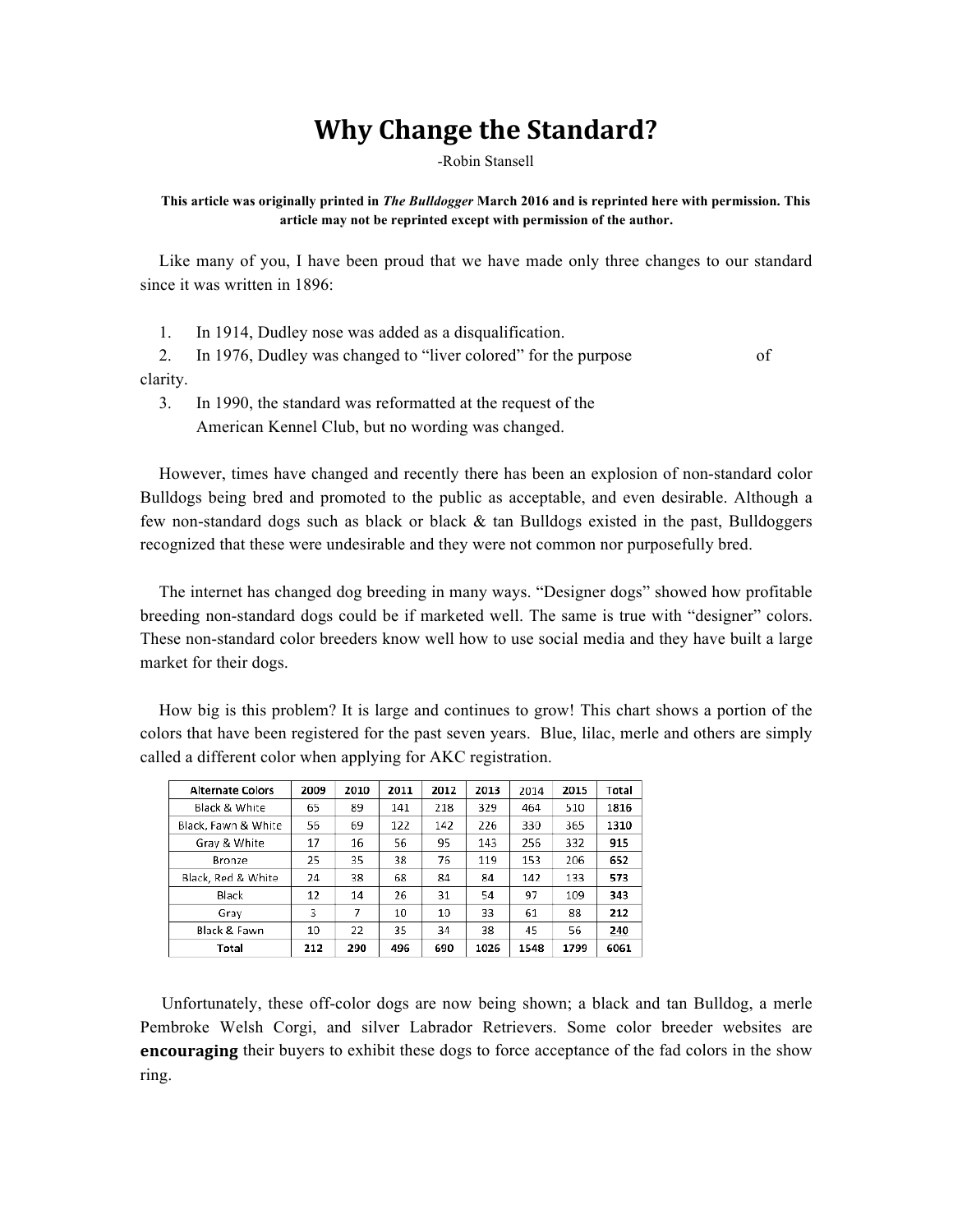Currently we cannot prevent these dogs from being shown. Under AKC judging guidelines, judges who award ribbons/points will not be reprimanded if the standard is not clear that these colors are unacceptable. The only way to make it clear is to disqualify non-standard colors. For example, a judge who gives a ribbon to a black and tan Bulldog or a merle Pembroke Welsh Corgi will not be reprimanded. However, a judge who gives a ribbon to a silver Labrador Retriever will be, and has been, disciplined for failure to respect a disqualification.

The Bulldog standard, although clear to us Bulldoggers, is not actually clear or definite on color. Color of coat is a total of four (4) points. Other parts of the Bulldog are given greater weight (6 for nose and 5 each for proportion and symmetry, skull, ears, wrinkle, jaws, shoulders, and back). Current standard language gives the impression that color is not as important as many other parts of the Bulldog.

What we understood was that as long as the dog had the listed colors, colors like muddy brindles, asymmetrical piebalds, or defective solid colors were only of lesser importance. But, what are the proper colors if we only read the Standard? The only color listed as undesirable is "solid black." That leaves room for interpretation that any other color is acceptable, just not preferred.

Other breeds believed that the non-standard colors simply wouldn't enter the show ring. This was short-sighted. There are now champions and even national specialty winners in breeds without color disqualifications of the off-colors.

At the November 2015 Nationals, the BCA councilors voted unanimously to present the following change to the standard for a membership vote to make these colors a disqualification.

*Color of Coat. The color of coat should be uniform, pure of its kind and brilliant.* Colors are red, white, fawn, fallow, or any combination of the foregoing. Patterns and markings may include brindle, piebald, ticking, black masks, black tipping, and a minimal amount of solid black in piebalds. All other colors or markings are a disqualification. The merle pattern is a disqualification.

The BCA Councilors approved, with one nay vote, a standard revision relating to eye color. An additional sentence will be inserted in the **Head** section of the standard. It will be placed after the third sentence. **Blue or green eye(s)** or parti-colored eyes are a disqualification.

In December 2015 these proposed changes were sent to the AKC Board of Directors for their review and to ensure that the changes comply with AKC policies. It is expected that the AKC Board will vote in February to approve these changes. When we receive notice that these proposed changes are in an acceptable format/language, a ballot will be mailed to the BCA membership for their approval.